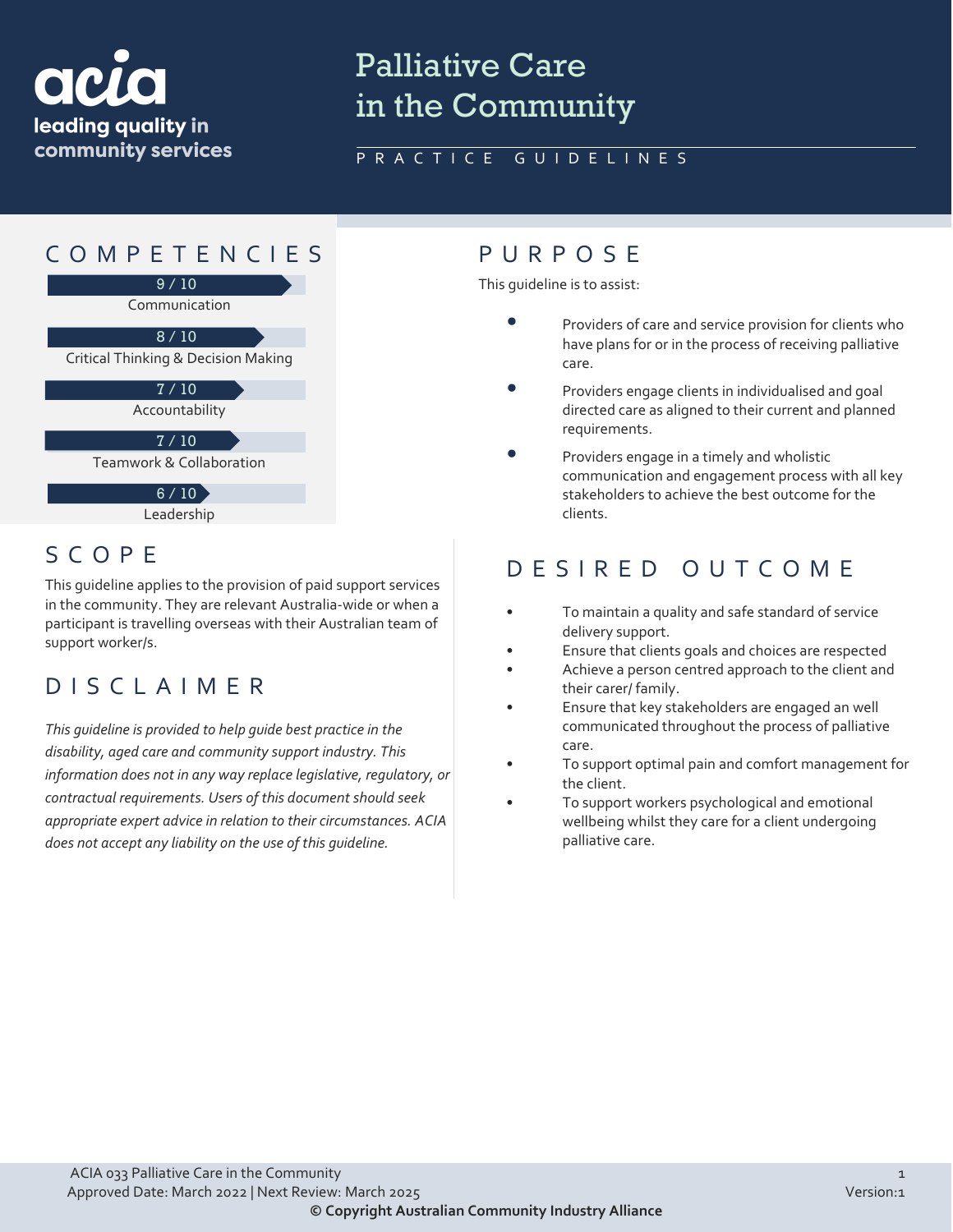# BACKGROUND

- Palliative Care is an essential element of health that is defined by World Health Organisation (WHO) as "an approach that improves the quality of life of clients and their families... by means of early identification and impeccable assessment and treatment of pain and other problems, physical, psychosocial and spiritual" (2020). Palliative Care is further defined by Palliative Care Australia (2018) as "person and family-centred care provided for a person with an active, progressive, advanced disease, who has little or no prospect of cure and who is expected to die, and for whom the primary treatment goal is to optimise the quality of life". Palliative Care (World Health Organisation, 2020):
	- o provides relief from pain and other distressing symptoms;
	- o affirms life and regards dying as a normal process;
	- o intends neither to hasten or postpone death;
	- o integrates the psychological and spiritual aspects of client care;
	- o offers a support system to help clients live as actively as possible until death;
	- o offers a support system to help the family cope during the clients' illness and in their own bereavement;
	- $\circ$  uses a team approach to address the needs of clients and their families, including bereavement counselling, if indicated;
	- o will enhance quality of life, and may also positively influence the course of illness; and
	- is applicable early in the course of illness, in conjunction with other therapies that are intended to prolong life, such as chemotherapy or radiation therapy, and includes those investigations needed to better understand and manage distressing clinical complications.

• The WHO estimates that almost 57 million people are requiring palliative care annually, of which 26 million are near end of life (2020). Of these the majority are adults of over 50 years of age (67%) and children represent 7% (World Health Organisation, 2020). Current service provision for palliative care, is only providing care for seven million worldwide, representing only 12% of the total need (World Health Organisation, 2020), with further WHO guidance indicating that by 2060 the need for palliative care at the end of life is expected to double (2020).

• Palliative Care is experienced in adults mostly due to the largest single disease, Cancer (World Health Organisation, 2020). This can be further highlighted by:

- o Malignant Neoplasms (28.2%)
- o HIV Disease (22.2%);
- o Dementia (12.2%);
- o Cardiovascular Diseases (14.1%);
- o Injury, poisoning and external causes (6.4%); and
- o Lung Diseases (5.0%).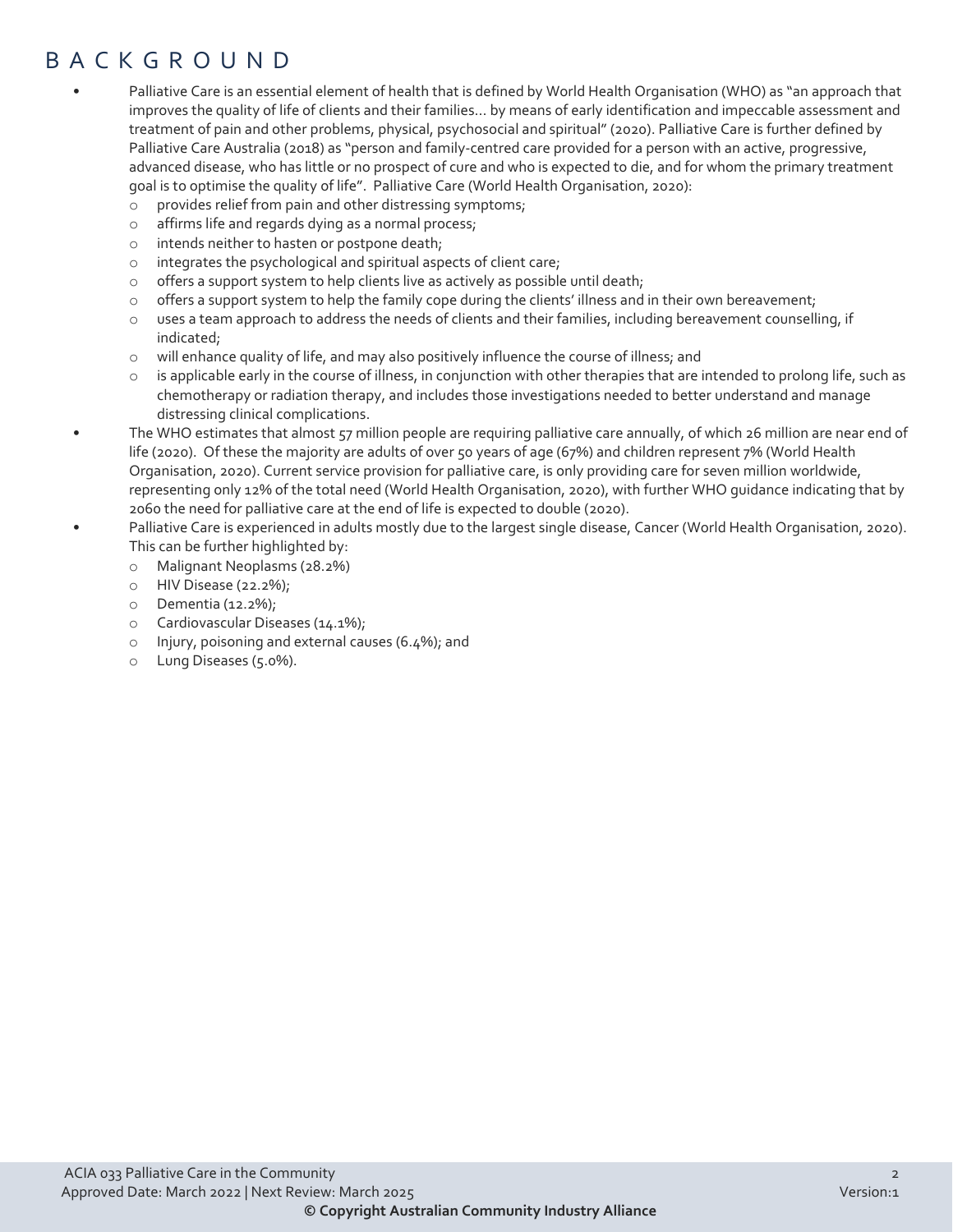# DEFINITIONS & SUPPORTING INFORMATIO N

**Community Supports and/or Services** is defined as the provision of paid supports and services in a service user's home or community. It includes but is not limited to, the following activities of daily living:

- personal care or support
- housework or domestic assistance
- transport assistance
- community access
- social support
- nursing services
- clinical supports
- gardening and home maintenance
- palliative care
- respite care

**Support Worker** - A paid person who assists people to perform tasks of daily living so as to participate in social, family and community activities in the person's home and their community. Support Workers have been commonly known in the past as attendant care worker, disability worker, aged care worker, community worker, homecare worker, care worker or paid carer.

**Service Provider** - Organisation or person accountable for the delivery of supports to Clients.

**Carer** - a person that provides supports to the Client at no cost (generally family or friend).

**Support Worker Competency** - trained and assessed as competent by a Registered Nurse or a person deemed competent by the provider to safely and appropriately perform a specified task as a support worker.

**Client** means the service user, participant, user, care recipient, consumer or person receiving the nursing or support services.

**Plan** means a Service Plan, Support Plan or Individual Plan (however titled – the plan) is a document developed in response to a request for service. It is developed by a Registered Nurse or a person deemed competent by the provider from the service provider, prior to the commencement of service delivery. It outlines the expected outcomes of the requested care/services and the tasks, duties and interventions required to meet the care and service needs of the client (within the parameters of the funding program). The plan guides and directs the individual support worker or Registered Nurse in their day-to- day delivery of the services.

**Registered Nurse** means a person who has completed the prescribed educational preparation, demonstrated competence for practice, and is registered and licensed with the Australian Health Practitioner Regulation Agency (AHPRA) as a Registered Nurse.

**Competent** means having been trained and assessed by a registered nurse or enrolled nurse or approved assessor as competent to safely and appropriately perform a specified task.

**Pain Management**- Pain in persons who are experiencing stages of palliative care is a common problem. Pain symptoms are estimated in 21% of days when a person in suffering palliative care symptoms (World Health Organisation, 2020). Of which, 84% of the worlds populations lacks adequate access to opioid medication for pain management (World Health Organisation, 2020).

**Advance care directive** refers either to a common law document about future health preferences, to legislated instruments to record directions, or as a collective term for documents containing health directives, appointment of an enduring guardian and common law directives (parliamentary committees, 2013).

**Advance Health Directive** - In Queensland, a document in which an adult may give directions about their future health care preferences, and may appoint an attorney/s to make decisions on their behalf if the directions are inadequate.(Parliamentary Committees, 2013)

**Advance Care Planning** - A process of planning for future health and personal care whereby the person's values, beliefs and preferences are made known so they can guide decision-making at a future time when that person cannot make or communicate their own decisions. (Parliamentary Committees, 2013).

**Advocacy** - Independent provision of information, advice, and support to assist a client in negotiations by their request.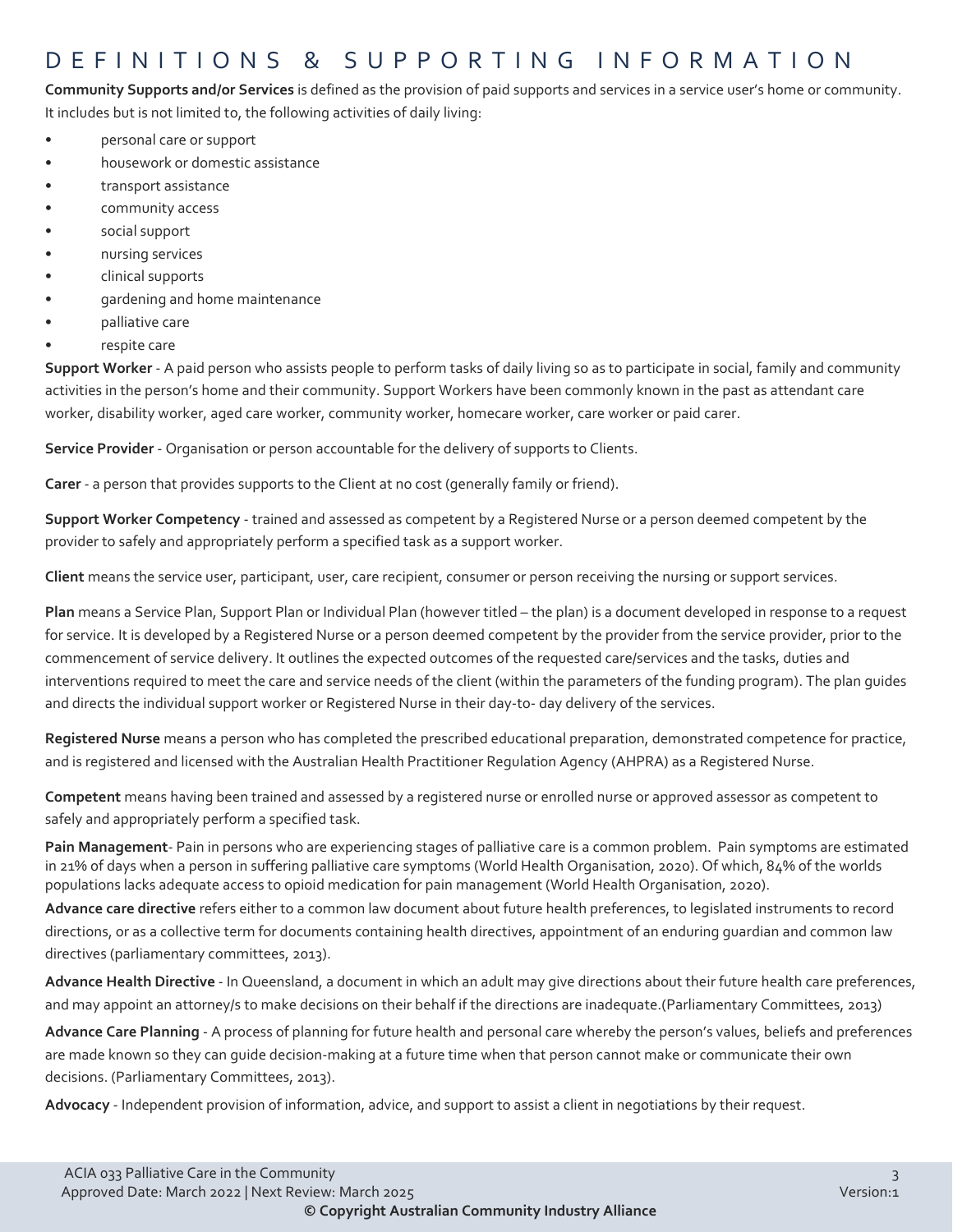**Bereavement** -Bereavement is the total reaction to a loss and includes the process of 'recovery' or healing from the loss. Although there are similarities in people's responses, there are also marked differences. Each person will grieve and 'recover' in her / his own way.

**Dignity Of Risk** - Dignity of Risk is a principle of community living that refers to the right of the individual to choose to take some risk in engaging in life experiences.

**End Of Life Care** -The phase of palliative care that occurs closer to the end of life. Some clinicians consider palliative care during the last weeks or days of life to be end of life care; others consider that the period of the last three, six or 12 months of life to be approximate time for end of life care. (Parliamentary Committees, 2013).

**Goals** - Desired outcomes of the supports provided for the Client as determined by the Client. These are documented in the support plan and may be used to evaluate the effectiveness of supports provided.

**Life-Limiting Condition or Illness** - A condition or illness where it is expected that death will be a direct consequence of the specified condition or illness. Palliative Care Australia advises in its glossary of terms that the use of 'terminal condition' is preferred to 'lifelimiting condition'. When discussing paediatric palliative care, however, life-limiting condition is the more commonly used term and it is used in this report in that context (Parliamentary Committees, 2013).

**Palliative Care** - The World Health Organization (WHO) definition recognises that palliative care may be provided by non-specialists; this definition is also used in the National Palliative Care Strategy. Palliative care is defined by the World Health Organisation (2020) as: .... an approach that improves the quality of life of clients and their families facing the problems associated with life-threatening illness, through the prevention and relief of suffering by means of early identification and impeccable assessment and treatment of pain and other problems, physical, psychosocial and spiritual. Effective palliative care requires a broad multidisciplinary approach that includes the family and makes use of available community resources; it can be successfully implemented even if resources are limited. It can be provided in tertiary care facilities, in community health centres and even in children's homes. In addition, the WHO states that palliative care for children is the active total care of the child's body, mind and spirit, and also involves giving support to the family. It begins when illness is diagnosed and continues regardless of whether or not a child receives treatment directed at the disease. Health providers must evaluate and alleviate a child's physical, psychological, and social distress.

**Palliative Approach** - An approach to health care that aims to improve the quality of life of individuals with a terminal illness, and includes symptom management, active comfort care and addressing physical, cultural, psychological, social, and spiritual needs. Underlying the philosophy of a palliative approach is a positive and open attitude towards death and dying (Commonwealth of Australia, 2006). A palliative approach is not delayed until the end stages of an illness or the ageing process. Instead, a palliative approach provides a focus on active comfort care and a positive approach to reducing an individual's symptoms and distress, which facilitates residents and their families understanding that they are being actively supported through this process.

**Terminal Condition** - A progressive condition that has no cure and that can be reasonably expected to cause the death of a person within a foreseeable future. The definition is inclusive of both malignant and non-malignant illness and ageing. Palliative Care Australia advises in its glossary of terms that the use of 'terminal condition' is preferred to 'life-limiting condition' (Parliamentary Committees, 2013).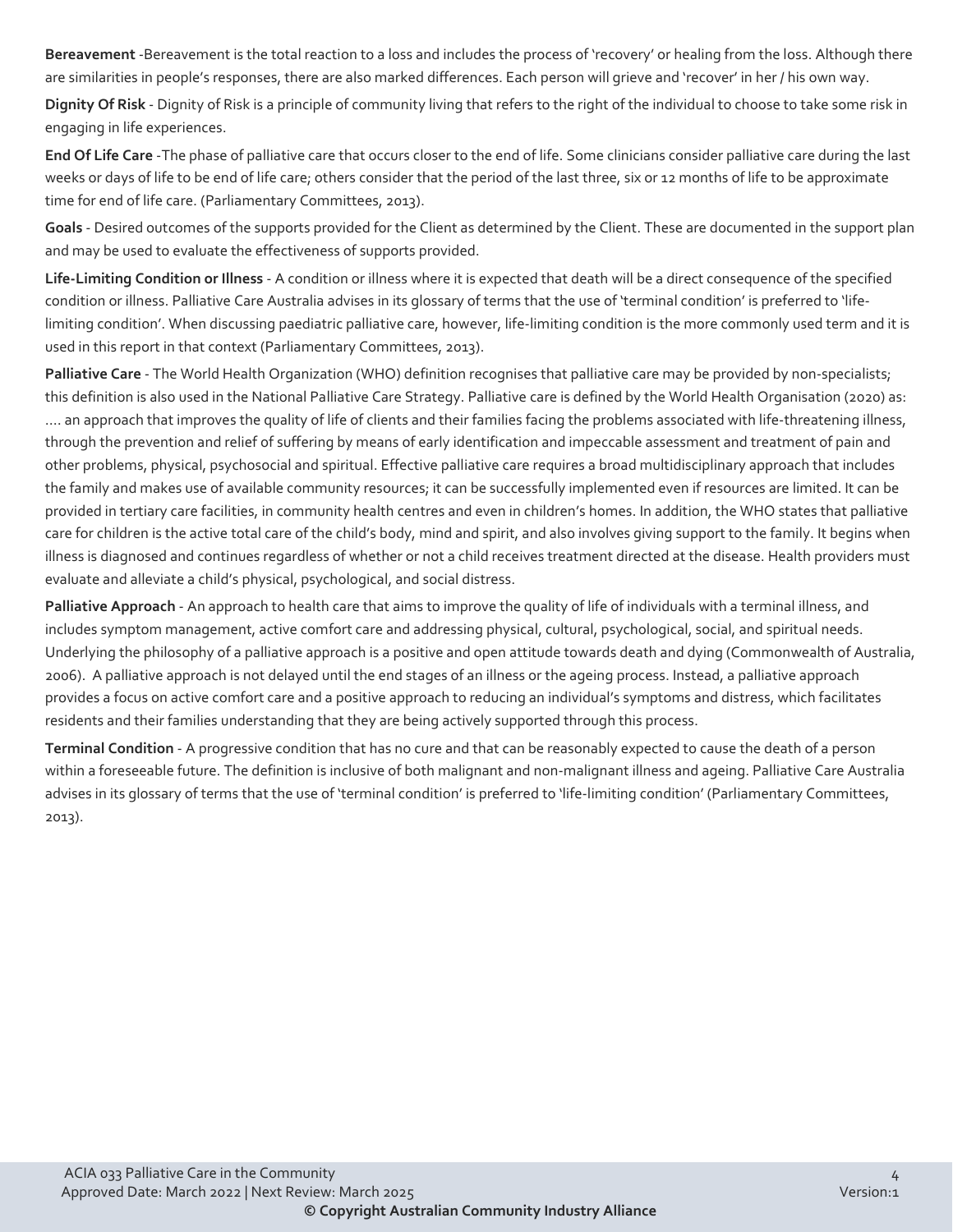# GUIDELINE

### **Principles for Palliative Care for Clients with Complex Needs**

Palliative Care for clients with complex needs should be focused on:

- Integrating palliative care into all relevant care and goal planning decisions
- Respectful of the choices, rights, and diversity that is represented in an individual;
- Documenting advance care directives or plan;
- Carrying out palliative care in a safe and cared for manner that is with dignity and respect;
- Ensuring planning and support is in place for carers needs;
- Developing workforce knowledge of palliative care and its practices;
- Multidisciplinary approach, including timely referral to a medical professional;
- Ensuring the workforce is adequately capable and resourced to meet the persons palliative care needs;
- Proactively committed to removing barriers to the delivery of adequate palliative care;
- Managed in alignment with best practice evidence;
- Occurs in an environment that best meets the needs and wishes of the person; and
- Ensuring no-one dies alone.

#### **Principles for Pain Management for Clients with Complex Needs**

Principles for managing and supporting pain in clients with complex needs should consider:

- All clients have pain thoroughly assessed, and effective measures introduced and monitored to manage their pain, if present.
- Care and supports will:
	- o promptly consult with and assess clients for pain;
	- o investigate the cause of any pain if this is not already known;
	- o develop a plan to manage their pain in consultation with their medical practitioner and their client representative (as appropriate);
	- o develop measures to alleviate the cause of the pain;
	- o use a multidisciplinary team approach for pain management and make referrals to specialist teams as required in a timely manner;
	- o review a client's pain by observing and assessing verbal and non-verbal communication throughout daily care activities;
	- o use non-chemical measures of pain relief where possible;
	- o administer any prescribed medications and evaluate the effectiveness in a timely manner; and
	- o document pain management strategies and evaluate their effectiveness.

#### **Support Strategies**

#### Presence

A core element to developing relationships with clients is the concept of presence. This, together with clinical expertise, emotional support, and ongoing communication (Carey et al., 2021; Dahlin et al., 2016) requires a strong commitment from all stakeholders. The concept of being completely present or further encapsulated within the area of mindfulness is frequently compromised when the person is not core to the planning and care of the individual. Being present cannot be undertaken when task-based strategies are fostered within a care milieu, as tasks and actions frequently override the core elements of the persons needs and goals. Presence requires a commitment to engaging in active listening, reflective communication approaches and enabling an emotionally supportive and therapeutic relationship.

#### Person Centred Care

Palliative care needs to be person centred in their approach. A Person-centred framework should include areas such as:

- Shared values (McCormack et al., 2018; McCormack & McCance, 2017);
- Multidisciplinary team (McCormack et al., 2018; Parliamentary Committees, 2013); and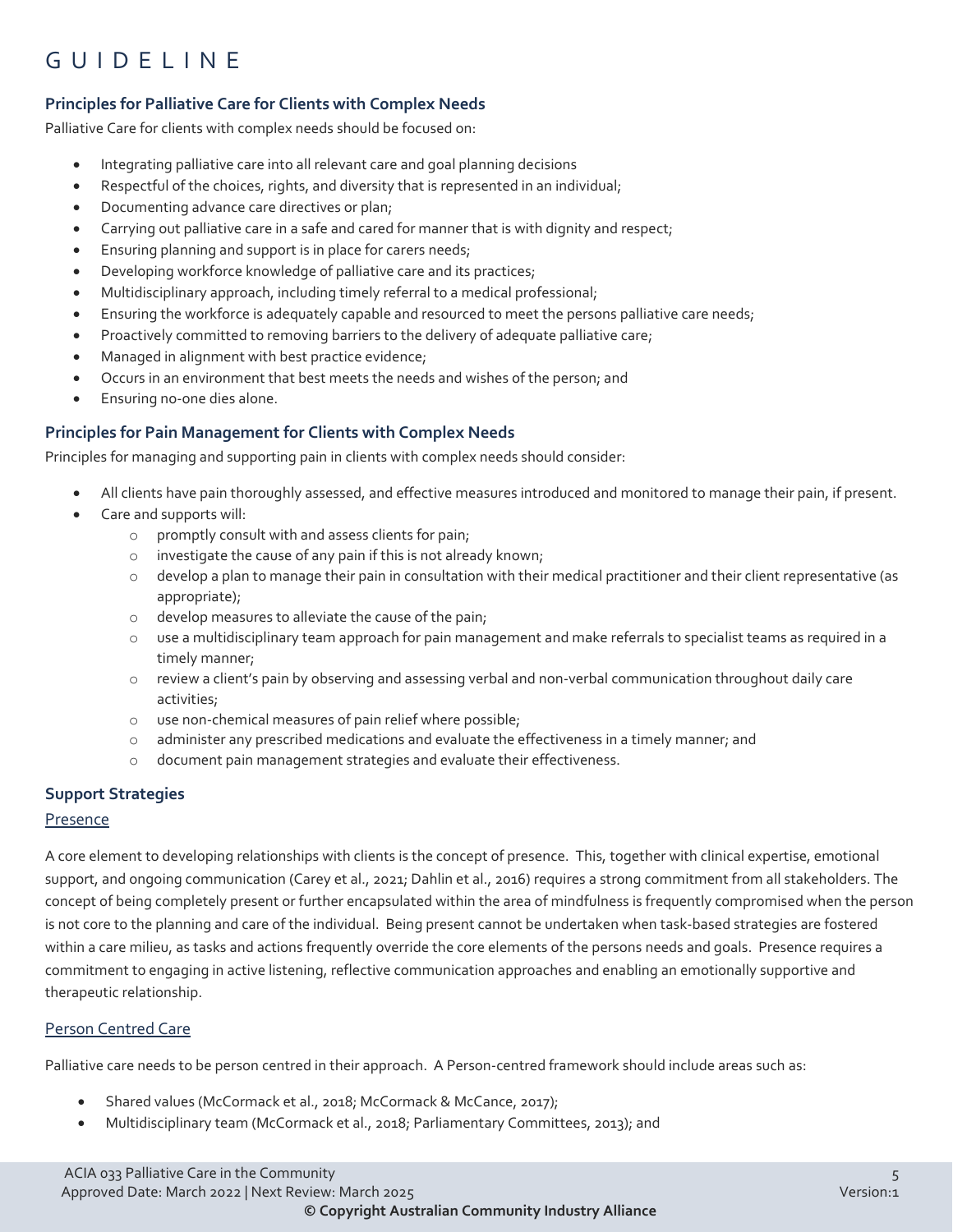• Empowerment of staff to act in a person-centred manner (McCormack et al., 2018).

A person is a thinking, feeling, interpreting, social, and creative being with the opportunity for lifelong development, even if the time ahead is limited (McCormack et al., 2018). Person-centred care considers a co-design approach whereby a genuine engagement is constructed to gain knowledge about how a person is really experiencing the situation despite all its complexities and unknowns. It considers their choices, beliefs, values, knowledge, and past experiences to inform a shared view of what approach best suits the person at that time (Osterlind & Henoch, 2021).

### Knowing the person

The element of knowing a person goes beyond the more traditional assessment questions, but truly engaging with a person's views, choices and lived experiences to understand what is important to them. Understanding these values and their core belief systems will assist the person-centred approach to ensure that it is as meaningful as possible for all persons involved. Each person involved needs to be truly understood. It is important to gauge the journey that the individual is on, what is of most value, most meaningful to them, and where supports or resources need to be engaged to enable the individual journeys that each person involved is on.

A concept that is well considered when acknowledging the importance of knowing the person is the relationship between self-image and how one expresses their own values and preferences. The core concept of self-image must be first acknowledged to who that person sees in themselves and the value they bring to both themselves and to the people they influence or have influenced in their life. Living with one's best self-image provides possibilities of real choice as to how they wish to live the rest of their days and moments, preserve memories both for themselves and others, and engage in the most meaningful activities or choices. Whilst self-image is relevant to their present journey, it is further reflected in how they wish to express their own life story and the meaning of life as they view it. (Osterlind & Henoch, 2021)

### Carer Support

The role of the unpaid carer which is largely represented by family and / or friends continues to play a considerable role in the care and support for people in need of palliative care. With a growing emphasis from public policy to increase home based palliative care, the rising pressure on carers cannot be ignored. Parliamentary Committees (2013) acknowledged this shift may be exacerbated by a lack of assessment of carers' needs, challenges in accessing timely and relevant resources or services, difficulty maintaining employment, stress related to the financial, emotional, or physical health, and inadequate respite availability or access to such. Further work needs to be dedicated to ensuring the role of carers is adequately supported and considered in overall care and service provision of a person receiving end of life care.

### Cultural and Spiritual Sensitivity

Cultural diversity is increasingly providing challenges in how one can adequately support the needs of a person experiencing palliative care. The choices and wishes of a person cannot be categorised by distinguishing a particular religious or spiritual approach. Rather, palliative care approaches seek to understand what is important for that person given their experiences, background, and beliefs. Often health professionals are challenged by a lack of knowledge of cultural and spiritual norms, and resources to support some needs, can further challenge the goals for a person, however, critical to this process is having conversations early and supporting a person's choices as best as possible.

A further gap in the provision of adequate cultural diversity is the lack of targeted training for the workforce on culturally specific issues related to palliative care (Parliamentary Committees, 2013).

#### Advance Care Planning

Valuing a person's core wishes whether it is through an advance care directive, or a plan is often the most confronting and yet equally empowering conversation that can be had. Encouraging an open and transparent conversation that is then clearly documented and communicated with key members of the family and team provides for an empowered journey. Documenting these choices and preferences as early as possible is highly encouraged, along with the need to review them in a timely and regular manner. Whilst documentation templates are readily available to facilitate a structured and comprehensive discussion, it is equally as important to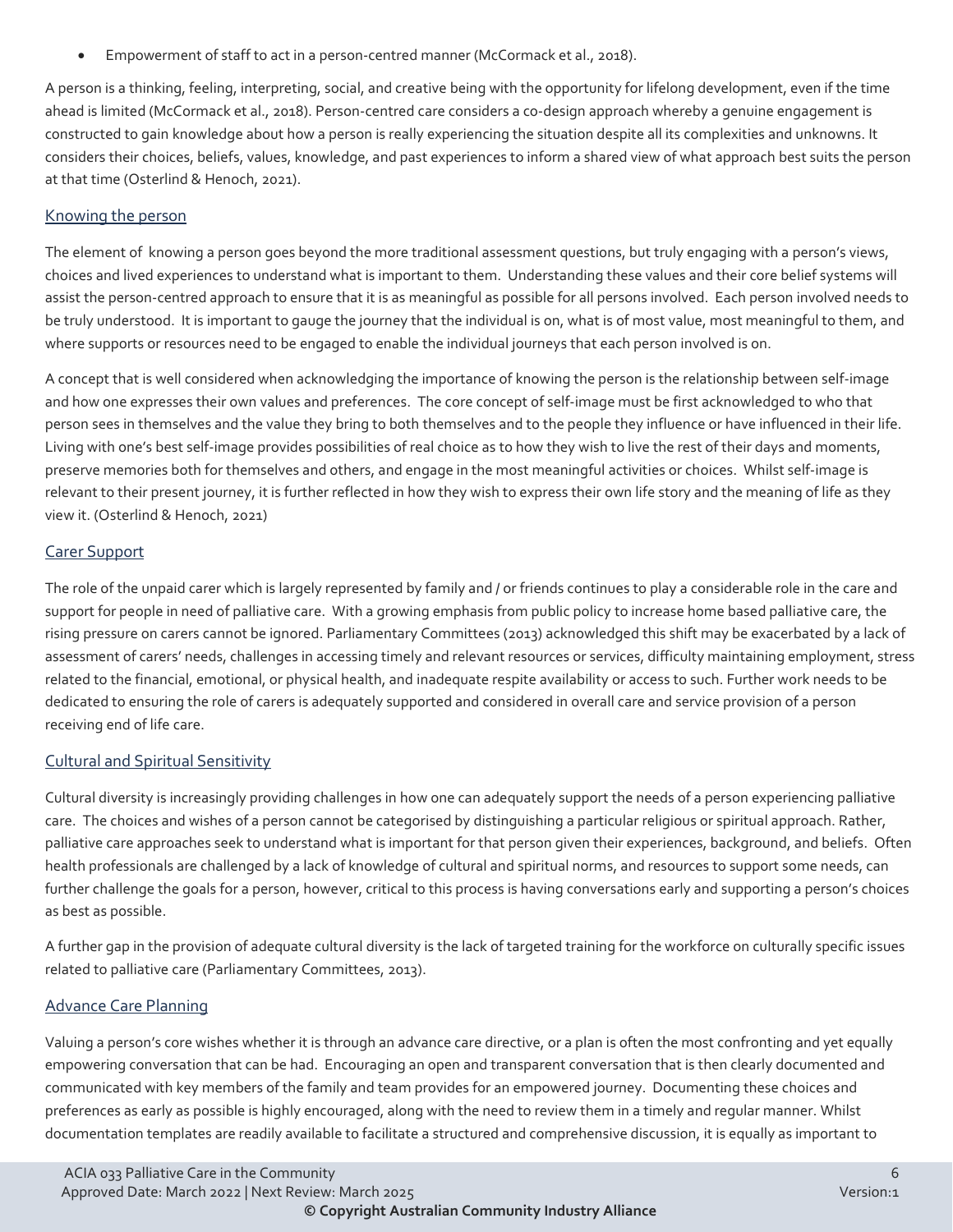ensure that one truly knows the person and what is important to them to facilitate the journey that is meant for them and their loved ones.

### Palliative Care Planning

A palliative care assessment and care plan are to be completed by a Registered Nurse, Nurse Practitioner or Medical Practitioner in close consultation with the client, client representative (and other family or friends as per the clients' request), plus other key stakeholders (including relevant staff, Medical Practitioner, Palliative Care Team, Geriatrician). The care planning must:

- be specific and highly individualised;
- take a wholistic view of care;
- strongly consider the cultural and spiritual needs of the clients and their families;
- strongly take into account physical needs such as pain management and oral care;
- strongly promote privacy and dignity;
- strongly reflect client/representative choice, including in relation to cultural and spiritual needs;
- reflect the provision of emotional support;
- reflect the provision of emotional support to the client's family/friends (as appropriate);
- review one's pain on a continual basis, both that is vocalised or expressed and that which is not;
- be regularly reviewed and adjusted throughout the stages of palliation;
- consider environmental adjustments such as provision of flowers, music in the room, adjustment of lighting, aromatherapy, etc.; and
- consider the palliative approach.

Staff are to be familiar with any specific needs (including cultural and spiritual needs) and are to respect these wishes at all times. Where a palliative care plan is no longer required due to recovery, the care plan is to be archived but kept for future reference.

All visitors are to be extended every courtesy. This may (but not necessarily must) include:

- contacting representatives (such as relatives) when changes in a client's condition occurs;
- developing rapport with visitors;
- encouraging visitors to remain with the client if they wish;
- ensuring time in a quiet area is made available;
- providing food and refreshments at regular intervals;
- providing extra bedding if they wish to remain overnight; and
- providing information on the funeral service's bereavement counselling program (if available).

Staff with appropriate skills are encouraged to sit with a client receiving palliative care to reduce loneliness and isolation.

#### **Essentials for Palliative Care Services**

The WHO (2020) has suggested the minimum requirements for safe and effective palliative care and pain relief interventions to support psychological and physical symptoms include:

- Specific Medications as listed in the WHO Atlas (pg39)
- Medical Equipment
	- o Pressure relieving mattress
	- o Nasogastric draining or feeding tube
	- o Urinary catheters
	- o Locked opioid medication box
	- o Flashlight
	- o Continence supplies
	- o Oxygen
- Human Resources depending on the referral, services, and environment:
	- o Doctor
	- o Nurse
	- o Social worker and counsellor
	- o Psychiatrist, psychologist, or counsellor

### ACIA 033 Palliative Care in the Community 7

Approved Date: March 2022 | Next Review: March 2025 Version:1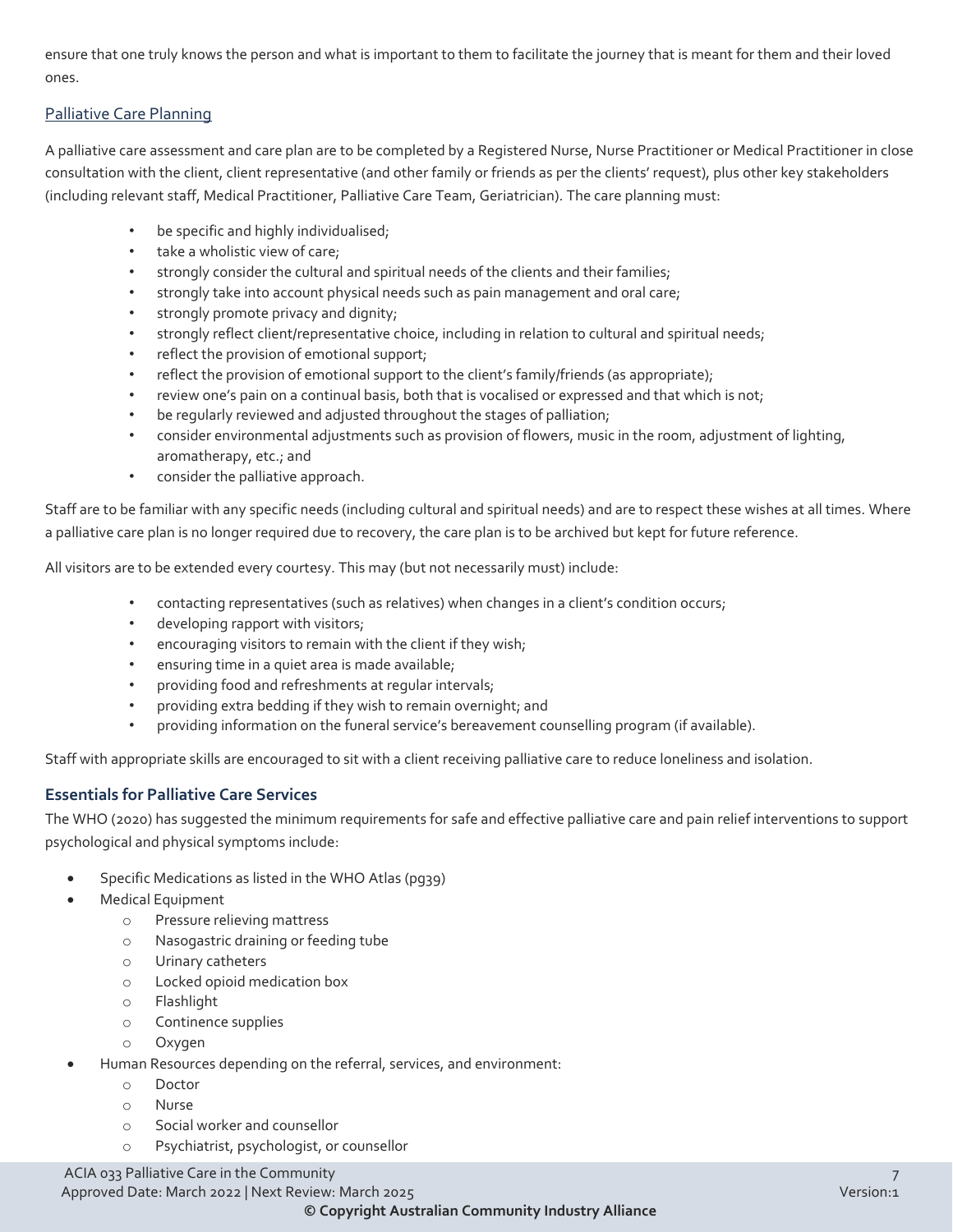- o Physical therapist
- o Pharmacist
- o Community health worker
- o Clinical support staff
- o Non-clinical support staff (eg cleaning)

Other requirements that should be considered include:

- Client education (Parliamentary Committees, 2013)
- Medical Equipment
	- o Manual handling equipment (Parliamentary Committees, 2013)
	- o Access to subcutaneous infusion devices (Parliamentary Committees, 2013)
- Human Resources as depending on the referral, services, and environment:
	- o Specialist bereavement counselling (Parliamentary Committees, 2013)
	- o 24 hour on call services (Parliamentary Committees, 2013)
	- o Access to pastoral / spiritual care (Parliamentary Committees, 2013)
- Culturally specific resources and supports including community engagement;
- Planning for respite to facilitate rest and healing for loved ones actively engaged in the journey;
- Comprehensive assessment and conversations which truly engage meaningful understanding of the persons choices, preferences, and beliefs.

#### **Assessment and Management**

HammondCare (2014; MacLeod et al., 2018) presents a comprehensive summary of guidelines for clinical management and symptoms control (Commonwealth of Australia, 2006).

| <b>Focus Area</b> | <b>Symptoms</b>                                                                               | <b>Possible Complications</b>                                                                                                                | <b>Possible Interventions</b>                                                                                                                |
|-------------------|-----------------------------------------------------------------------------------------------|----------------------------------------------------------------------------------------------------------------------------------------------|----------------------------------------------------------------------------------------------------------------------------------------------|
| Pain              | Pain assessment identifies pain                                                               | • Disturbed rest<br>• Reduced quality of life<br>• Anxiety and depression                                                                    | • Pain assessment<br>Treat cause<br>• Multidisciplinary approach<br>• Medication<br>• Behaviour modification<br>• Complementary therapies    |
| Oral Care         | • Dry mouth<br>• Coated tonque<br>$\bullet$ Pain<br>• Dysphagia (difficulty<br>swallowing)    | • Poor oral hygiene<br>• Poor mental state<br>• Altered nutritional status<br>• Inability to swallow                                         | • Dysphagia Diet<br>• Oral assessment<br>• Mouthwashes<br>• Diet and hydration<br>• Medication form                                          |
| Respiratory       | • Dyspnoea (Breathlessness)<br>$\bullet$ Cough<br>• Chest tightness<br>• Wheezing<br>• Hiccup | • Airway obstruction<br>• Impaired lung performance<br>· Increased ventilator demand<br>• Decreased lung function<br>• Respiratory infection | • Treat cause<br>• Address anxiety and fear<br>• Repositioning<br>• Drainage<br>• Complementary therapies<br>• Physiotherapy<br>• Medication |
| Cardiovascular    | • Retained Secretions<br>• Haemoptysis                                                        | Build-up of secretions                                                                                                                       | • Repositioning<br>• Medication<br>• Suction (avoid if possible)<br>• Stay with client                                                       |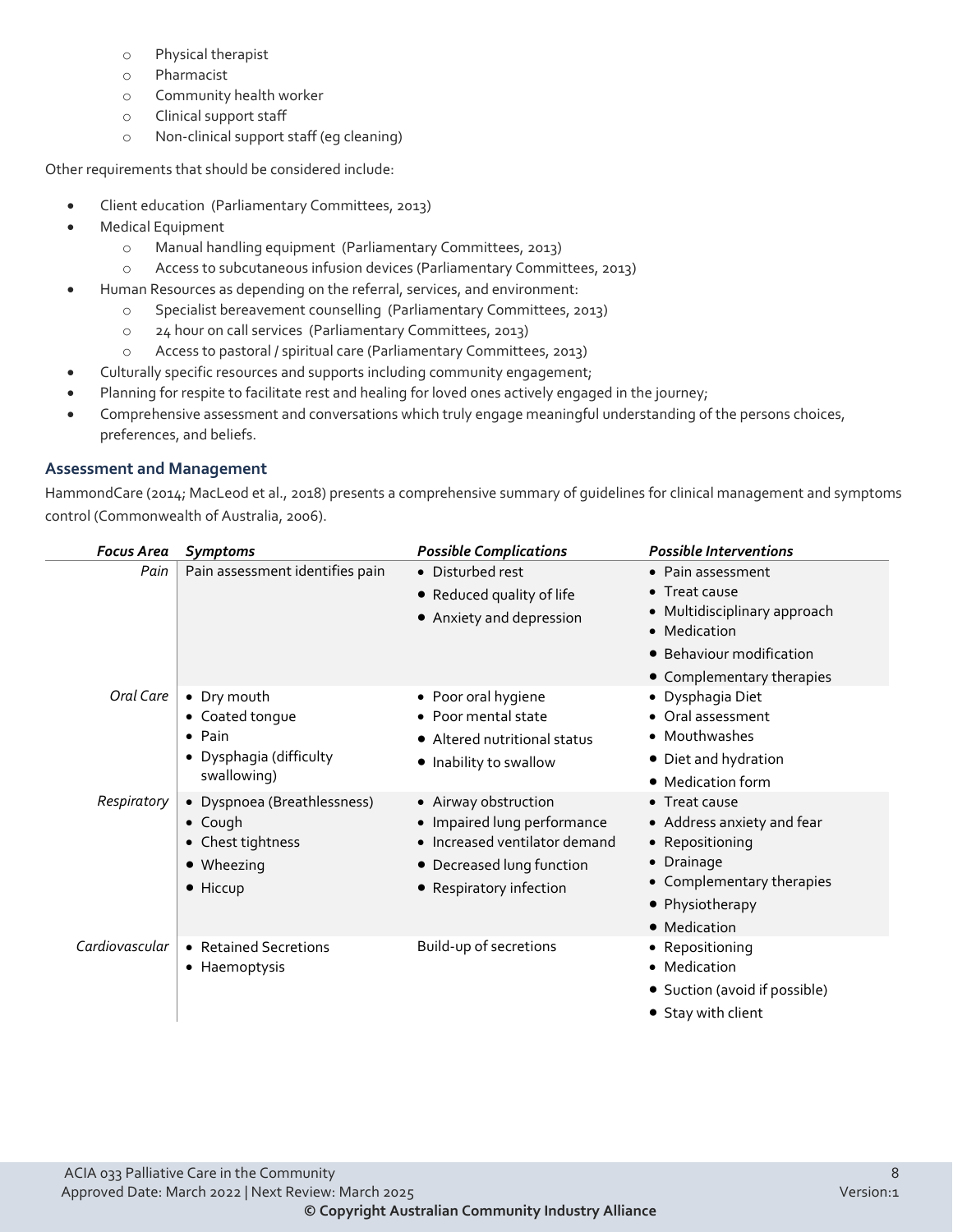| <b>Focus Area</b>      | <b>Symptoms</b>                                                                         | <b>Possible Complications</b>                                                                                                                                                                                                                         | <b>Possible Interventions</b>                                                                                                                                                                                          |
|------------------------|-----------------------------------------------------------------------------------------|-------------------------------------------------------------------------------------------------------------------------------------------------------------------------------------------------------------------------------------------------------|------------------------------------------------------------------------------------------------------------------------------------------------------------------------------------------------------------------------|
| <b>Bowels</b>          | • Constipation<br>• Diarrhoea<br>Intestinal Obstruction                                 | • Underlying disease<br>• Dehydration<br>• Depression<br>$\bullet$ Pain<br>• Obstruction<br>• Concurrent medical problems<br>• Impaction<br>• Underlying cause<br>• Obstruction<br>• Medication<br>• Anxiety<br>• Malabsorption<br>• Food intolerance | • Medication<br>• Diet<br>• Hydration<br>• Prevention<br>$\bullet$ Exercise<br>• Laxatives<br>• Treat cause<br>• Maintain anal skin integrity<br>• Treat cause<br>• Rest bowel<br>· Withhold laxatives<br>• Medication |
| Cognition              | • Delirium                                                                              | • Underlying cause<br>• Infection<br>• Medication<br>• Hypoxia<br>• Anaemia<br>• Poor symptom control                                                                                                                                                 | • Treat cause<br>• Relieve symptoms<br>• Ensure safety<br>• Medication<br>• Psychological interventions<br>• Prevent sensory stimulation<br>• Symptom Control<br>• Good sleep habits                                   |
|                        | • Insomnia<br>• Drowsiness                                                              | • Medication<br>· Drug withdrawal<br>• Environmental changes<br>• Organ failure<br>• Fatigue<br>• Infection<br>• Medication                                                                                                                           | • Relaxation techniques<br>• Medication<br>• Treat cause                                                                                                                                                               |
| Skin                   | • Pressure area care                                                                    | • Decreased mobility<br>• Pain<br>• Reduced Positioning                                                                                                                                                                                               | • Pressure relieving aids<br>• Dressing<br>• Review nutritional status<br>• Repositioning<br>• Protect skin integrity<br>Treat cause                                                                                   |
|                        | • Sweating<br>• Lymphoedema                                                             | • Medication<br>$\bullet$ Pain<br>• Lymphoma<br>• Temperature changes<br>· Pain / discomfort<br>• Altered sensation<br>• Risk of infection                                                                                                            | Medication<br>Client education<br>• Referral to professional<br>• Clear infection<br>• Regular assessment<br>• Compression banging<br>• Exercise / massage<br>· Wound management                                       |
|                        | • Fungating Wounds/ Tumours                                                             | • Distorted body image<br>• Social isolation<br>• Dressings / Odour                                                                                                                                                                                   | • Emotional support                                                                                                                                                                                                    |
| Use of Stimulants      | • Overuse of drugs, alcohol, or<br>other stimulants                                     | • Assessment of impact on<br>medical conditions                                                                                                                                                                                                       | • Consider further intervention to<br>help<br>• Medication review                                                                                                                                                      |
| Living<br>Arrangements | • Living alone / spouse / family /<br>friends<br>• Consider transport<br>Consider steps | • Isolation<br>• Restricted movement                                                                                                                                                                                                                  | • Engage community support<br>services as required.                                                                                                                                                                    |
|                        |                                                                                         |                                                                                                                                                                                                                                                       |                                                                                                                                                                                                                        |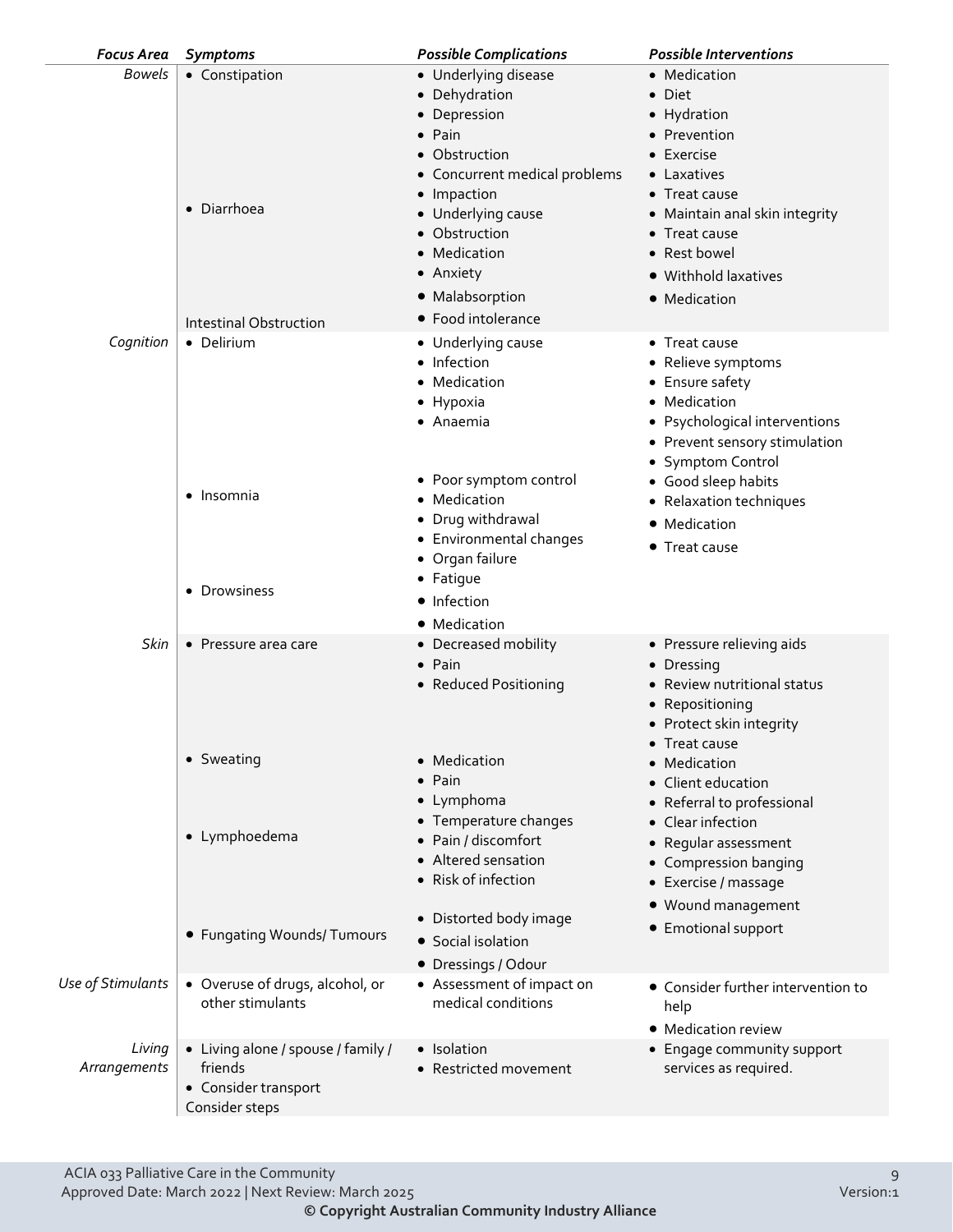| <b>Focus Area</b>        | <b>Symptoms</b>                                                   | <b>Possible Complications</b>                                                | <b>Possible Interventions</b>                                                            |
|--------------------------|-------------------------------------------------------------------|------------------------------------------------------------------------------|------------------------------------------------------------------------------------------|
| <b>Support Systems</b>   | $•$ Who?                                                          | • Isolation                                                                  | • Liaise with family / friends to                                                        |
|                          | • Include Pets                                                    | • Infrequent contacts                                                        | consider support needs                                                                   |
| Community<br>Support     | • Meals?<br>• Domestic Help?<br>• Personal Care?                  | • Inadequate use of services<br>· Inadequate knowledge of<br>services        | • Engage community support<br>services as required.<br>• Consider other agencies such as |
|                          | · Professional support?<br>• Spiritual Support?                   |                                                                              | cancer support, carers support                                                           |
| Accessibility            | • Level of safety                                                 | • Risk of falls                                                              | • Referral to Occupational                                                               |
|                          | • Cleanliness                                                     | • Risk of accidents                                                          | Therapist or physiotherapist                                                             |
|                          | • Ease of access                                                  | • Emergency provision                                                        | • Referral to support agency                                                             |
|                          | • Emergency assistance                                            |                                                                              |                                                                                          |
|                          | • Safety plan                                                     |                                                                              |                                                                                          |
| Financial<br>management  | • Financial mismanagement                                         | • Inability to manage services                                               | • Budget services<br>• Consider pension or disability<br>eligibility                     |
| Education or             | • Unemployed                                                      | Additional supports may be                                                   | • Liaise with social worker to                                                           |
| Employment               | • Lacking skills<br>• Studying                                    | required                                                                     | engage employer or education<br>provider                                                 |
| Cultural and             | • Impact on care or service                                       | • Inadequate supports meeting                                                | • Engage appropriate groups to                                                           |
| <b>Spiritual Beliefs</b> | provision?                                                        | client's needs                                                               | provide specific supports                                                                |
|                          | • Cultural support required                                       | • Inability to be at peace                                                   | • Understand client's goals                                                              |
|                          | • Impact on death and dying                                       |                                                                              | • Understand what gives life<br>meaning                                                  |
| Emotional                | • History or emotional /                                          | • Isolation                                                                  | • Review social support systems                                                          |
| Wellbeing                | psychological disturbance<br>• Withdrawal                         | • Depression<br>• Mental health illness                                      | available<br>• Consider counselling                                                      |
|                          | • Changes in mood and / or<br>affect                              |                                                                              | • Medication<br>• Referral for psychological                                             |
|                          | • Concerns / changes in how<br>they feel about their health       |                                                                              | assessment or treatment as<br>required                                                   |
| Sexuality                | • Changes in ability to express<br>passion / affection / intimacy | · Isolation<br>• Loneliness                                                  | • Psychological support as required<br>• Facilitate privacy                              |
|                          | either physically and / or<br>emotionally                         | • Inability to express desires and<br>emotions                               | • Respect personal needs and<br>desires                                                  |
|                          |                                                                   |                                                                              | • Respect identity choices                                                               |
| Anxiety and Fear         | • Excessively uneasy and / or<br>afraid                           | • Medication side effect<br>• Learned reaction                               | • Provide additional supports<br>• Honest and open discussion                            |
|                          | • Separation anxiety<br>• Far of becoming dependent               | • Symptom of medical condition                                               | about future<br>• Avoid boredom and excessive                                            |
|                          | • Losing control physically<br>• Fear of failing to complete life | • Common in people facing life<br>threatening or life limiting<br>conditions | self-reflection and distraction<br>• Use desensitising techniques for                    |
|                          | tasks<br>• Fear of uncontrolled pain                              |                                                                              | phobias<br>• Focused spiritual care                                                      |
|                          | • Fear of the unknown                                             |                                                                              | • Medication                                                                             |
|                          | • Spiritual issues                                                |                                                                              | • Psychological support as required                                                      |
| Depression               | • Consider signs and symptoms<br>for diagnosis in conjunction     | • Distinguish between sadness<br>and depression                              | • Treat cause if identifiable<br>• Support                                               |
|                          | with medical professional                                         | · Inadequate symptom control                                                 | • Empathy                                                                                |
|                          |                                                                   | • Poor quality of life                                                       | • Cognitive therapy                                                                      |
|                          |                                                                   | · Immobility                                                                 | • Symptom relief                                                                         |
|                          |                                                                   | • Identify cause                                                             | • Referral for psychological support<br>• Medication                                     |

Approved Date: March 2022 | Next Review: March 2025 Version:1